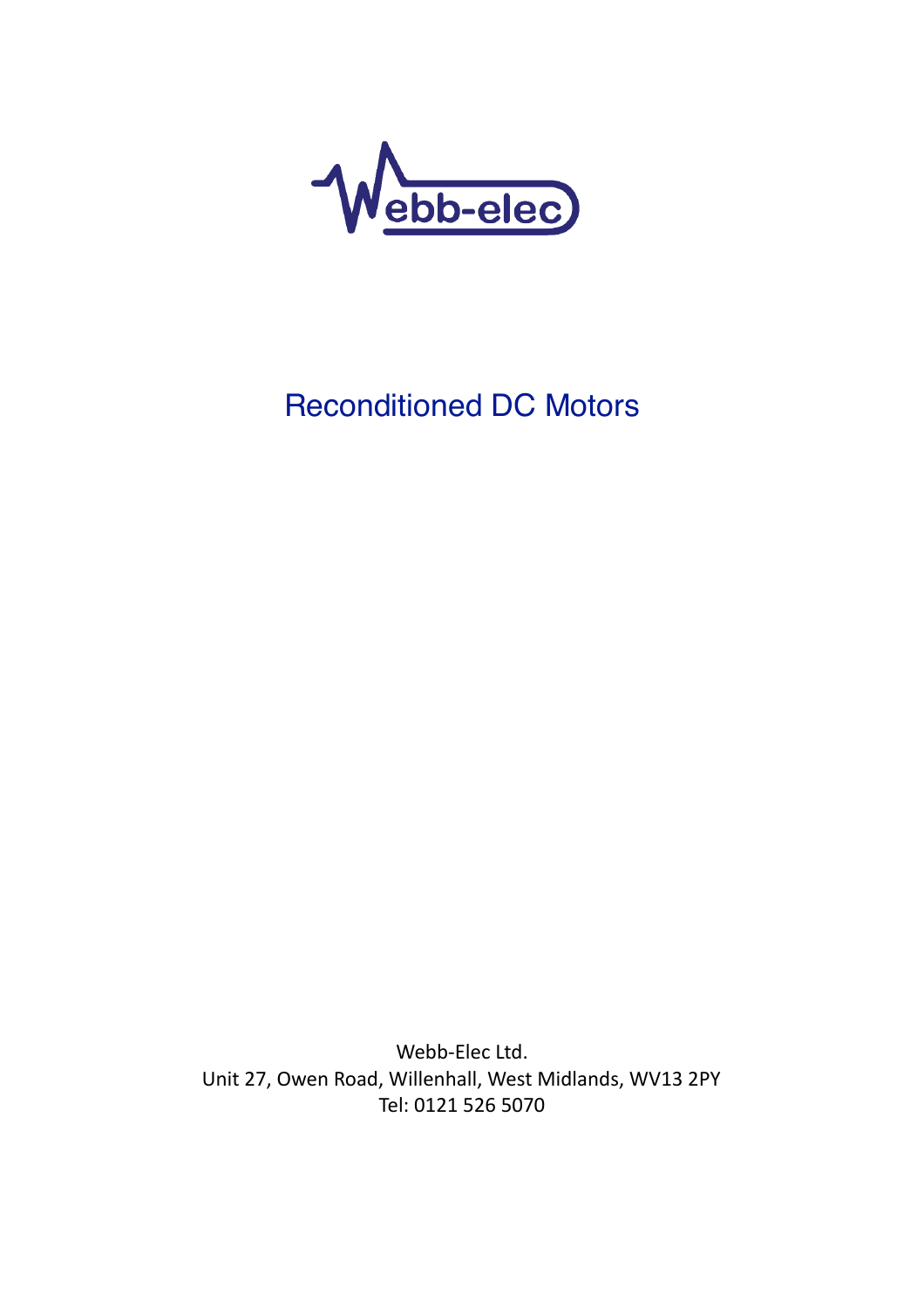| <b>KW</b>      | <b>Manufacturer</b> | <b>Output speed Frame Size</b> |                 |
|----------------|---------------------|--------------------------------|-----------------|
|                |                     |                                |                 |
|                |                     |                                |                 |
| 0.55           | THRIGE SCOTT        | 1500                           | <b>LAK 100</b>  |
| $\overline{2}$ | <b>BULL</b>         | 2500                           | 132M            |
| $\overline{2}$ | <b>BULL</b>         | 2500                           | 132M            |
| $\overline{2}$ | <b>BULL</b>         | 2500                           | 132M            |
| $\overline{2}$ | <b>BULL</b>         | 2500                           | 132M            |
| $\overline{2}$ | <b>BULL</b>         | 2500                           | 132M            |
| $\overline{2}$ | <b>BULL</b>         | 2500                           | 132M            |
| $\overline{2}$ | <b>BULL</b>         | 2500                           | 132M            |
| 3              | <b>SCOTT</b>        | 1500                           | K160            |
| 4              | <b>BULL</b>         | 2500                           | 160/259         |
| 4              | <b>BULL</b>         | 2500                           | 160K            |
| 4              | <b>BULL</b>         | 2500                           | 160K            |
| 4              | <b>BULL</b>         | 2500                           | 160K            |
| 4              | <b>BULL</b>         | 2500                           | 160K            |
| 4              | <b>GEC</b>          | 2000                           | MD132160        |
| 4              | <b>RELIANCE</b>     | 1750                           | B2112ATCZ       |
| 4              | <b>RELIANCE</b>     | 1750                           | 2110ATCZ        |
| 5.5            | <b>BULL</b>         | 2500                           | 160M            |
| 5.5            | <b>BULL</b>         | 2500                           | 160M            |
| 5.5            | <b>GEC</b>          | 1500                           | <b>YD 160L</b>  |
| 5.5            | <b>GEC</b>          | 1500                           | <b>TD 160L</b>  |
| 5.5            | <b>GEC</b>          | 1500                           | <b>YD 160L</b>  |
| 5.5            | IEG                 | 1500                           | D112M           |
| 7.25           | <b>ASEA</b>         | 2880                           | <b>LAK 132</b>  |
| 9              | <b>BULL</b>         | 1500                           | 2005            |
| 9.9            | ABB                 | 1575                           | <b>DMP1124L</b> |
| 10             | <b>BULL</b>         | 1500                           | 200M            |
| 10             | <b>BULL</b>         | 1000                           | 200L            |
| 11             | THRIGE SCOTT        | 1750                           | <b>BK 160</b>   |
| 12             | LENZE               | 1700                           | GFOBT112-24     |
| 13.8           | <b>MAWDSLEYS</b>    | 1750                           | 132T            |
| 15             | <b>SEW</b>          | 2210                           | CN180LG1        |
| 15             | THRIGE SCOTT        | 900                            | <b>LAK 160C</b> |
| 16             | <b>GEC</b>          | 1350                           | <b>SD 160LB</b> |
| 16             | <b>GEC</b>          | 1350                           | <b>SD 160LB</b> |
| 17.7           | THRIGE SCOTT        | 2355                           | LAK4112-B       |
| 17.7           | <b>THRIGE</b>       | 2355                           | AK4112-B        |
| 17.7           | ABB                 | 2355                           | <b>DMP1124L</b> |
| 17.7           | ABB                 | 2355                           | <b>DMP1124L</b> |
| 18             | <b>RELIANCE</b>     | 3000                           | G132M           |
| 18             | <b>RELIANCE</b>     | 2000                           | G132L           |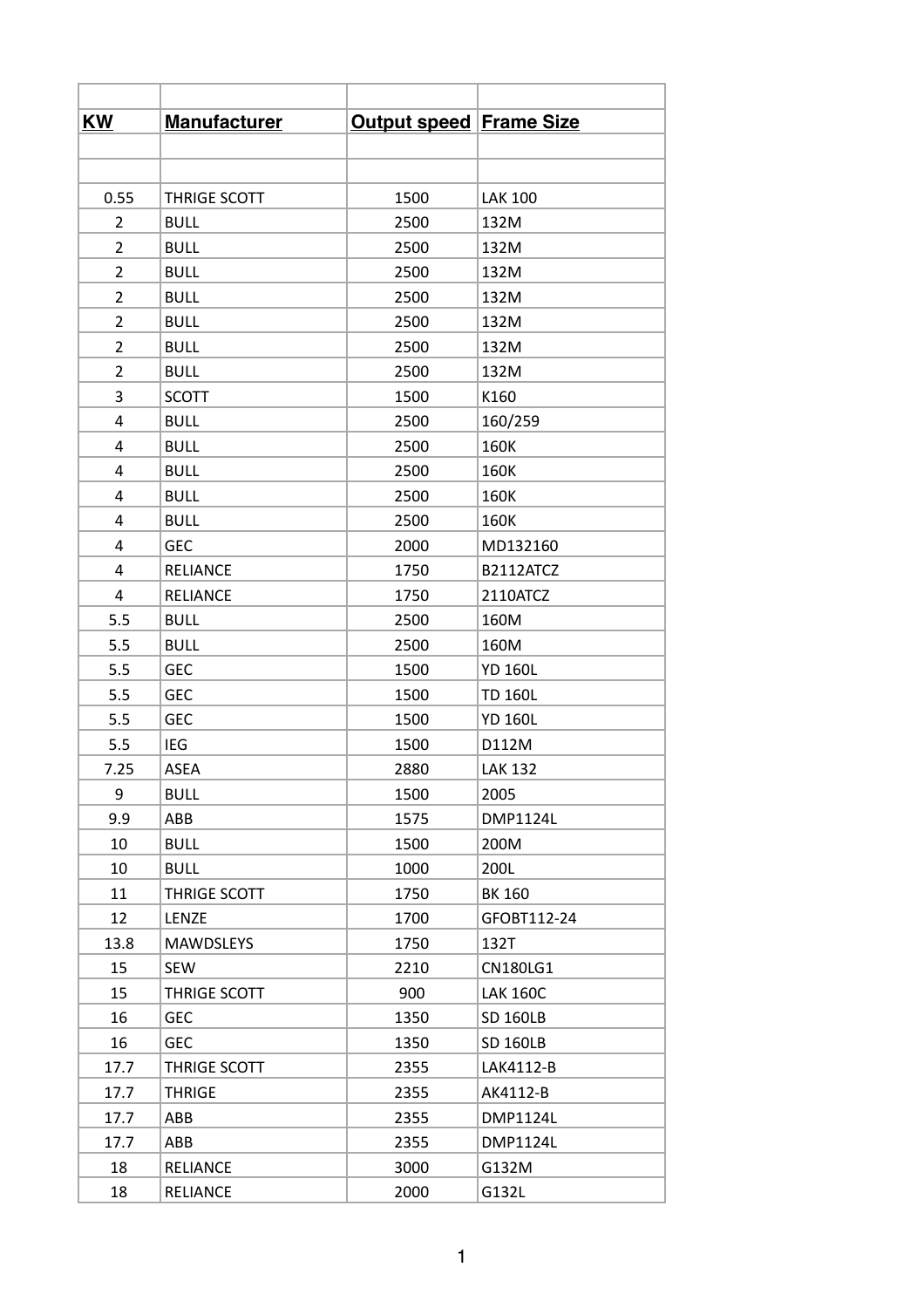| 18.4   | THRIGE SCOTT       | 1600 | <b>LAK 180A</b>     |
|--------|--------------------|------|---------------------|
| 18.4   | THRIGE SCOTT       | 1600 | <b>LAK 180A</b>     |
| 19.7   | <b>ASEA</b>        | 2790 | LAP 132.2M          |
| 22     | <b>GEC</b>         | 500  | SD <sub>200</sub> L |
| 24     | <b>GEC</b>         | 1500 | SD 160XLB           |
| 27.1   | <b>LENZE</b>       | 3500 | MGFQU112-22         |
| 30     | THRIGE SCOTT       | 2000 | 1AK 180A            |
| 30     | <b>BULL</b>        | 1450 | 1805                |
| 36     | <b>BULL</b>        | 1697 | 160M                |
| 37.5   | <b>BULL</b>        | 2000 | 180L                |
| 37.5   | <b>SIEMENS</b>     | 1910 | 160                 |
| 45     | <b>BULL</b>        | 2268 | 1605                |
| 45     | RELIANCE           | 1430 | GS1607              |
| 45     | THRIGE SCOTT       | 1200 | LAK4180-AA          |
| 49     | <b>MAWDSLEYS</b>   | 630  | 200XM               |
| 49     | <b>MAWDSLEYS</b>   | 630  | 200XM296            |
| 49     | <b>MAWDSLEYS</b>   | 630  | 200XM292            |
| 50     | <b>MDX</b>         | 575  | <b>MDX810</b>       |
| 52     | <b>LEROY SOMER</b> | 1700 | <b>LSK1604SOS</b>   |
| 55     | <b>MAWDSLEYS</b>   | 3000 | 200                 |
| 56     | <b>GEC</b>         | 1650 | SD200XLB            |
| 60     | LEROY SOMER        | 1800 | 160MZ               |
| 66     | THRIGE SCOTT       | 630  | <b>LAK4225A</b>     |
| 70     | THRIGE SCOTT       | 2200 | <b>BK200W</b>       |
| 74.4   | THRIGE ELECTRIC    | 685  | LAK4180-FA          |
| 74.4   | THRIGE ELECTRIC    | 684  | LAK4180-FA          |
| 75     | THRIGE SCOTT       | 910  | <b>LAK4225A</b>     |
| 75     | THRIGE SCOTT       | 910  | <b>LAK4225A</b>     |
| 98     | <b>BULL</b>        | 1150 | 2255                |
| 100    | <b>SCOTT</b>       | 2800 | BK250MB             |
| 100    | THRIGE SCOTT       | 2800 | BK250MM             |
| 100    | THRIGE SCOTT       | 2800 | BK250MMB            |
| 110    | THRIGE SCOTT       | 1750 | <b>LKA4200A</b>     |
| 118    | <b>BULL</b>        | 1650 | 200L                |
| 135    | <b>BULL</b>        | 2000 | S200M               |
| 142    | <b>BAUMULLER</b>   | 2850 | GNA200LV            |
| 142    | <b>BAUMULLER</b>   | 2550 | GNA200LV            |
| 147    | LS                 | 1650 | LSK2004M08          |
| 150    | <b>BULL</b>        | 1925 | 2255                |
| 160    | THRIGE SCOTT       | 1250 | BK315MS             |
| 160    | <b>LSE</b>         | 1000 | 355/500             |
| 160    | <b>LSE</b>         | 1000 | 355/500             |
| 180    | THRIGE SCOTT       | 1050 | LAK4400A/CA24       |
| 181.24 | <b>MAWDSLEYS</b>   | 1500 | 225XL               |
| 181.24 | <b>MAWDSLEYS</b>   | 1500 | 225XL               |
|        |                    |      |                     |